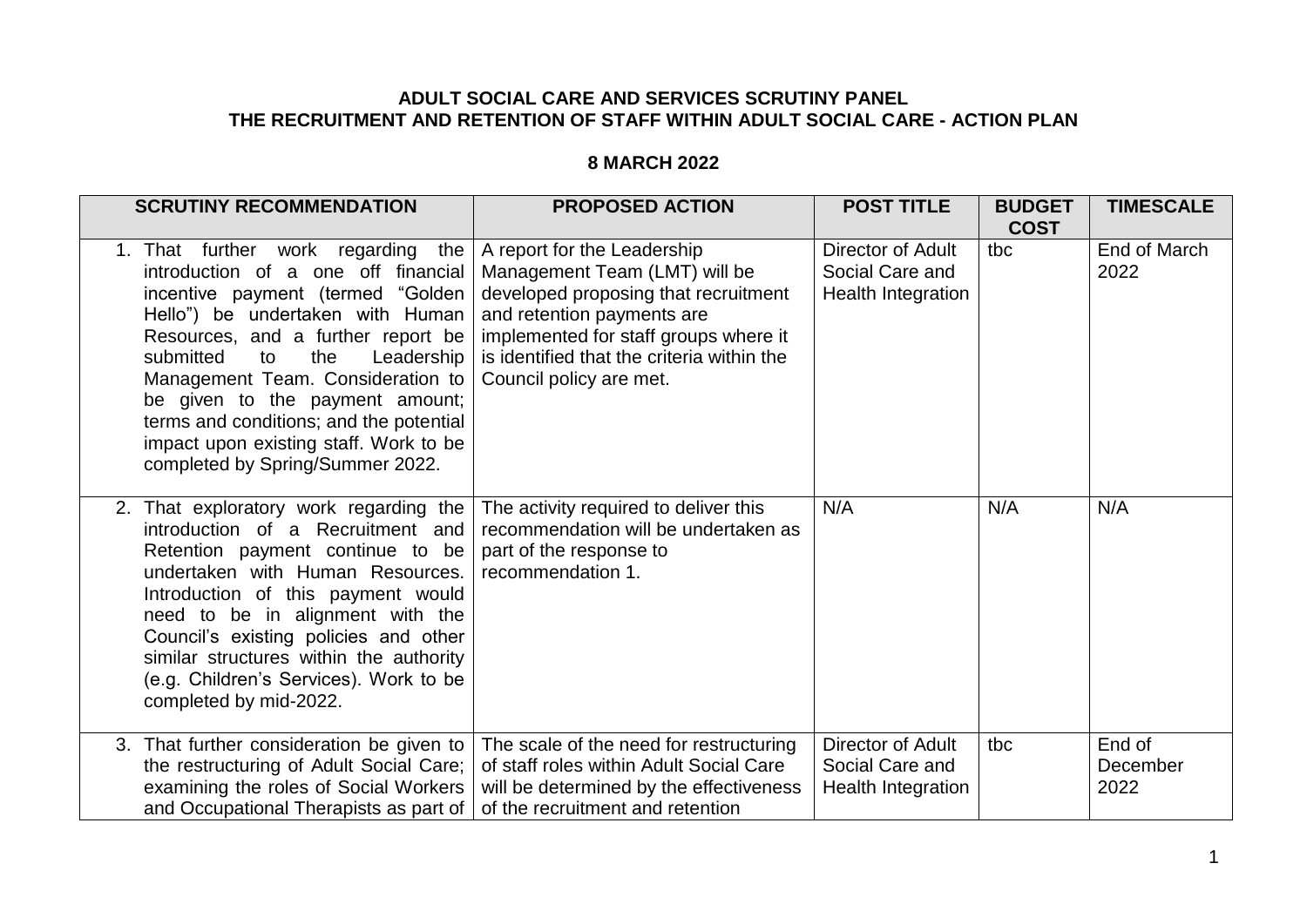| Exploratory<br>this.<br>work<br>to<br>be<br>undertaken with regards to roles;<br>impact on existing staff and terms and<br>conditions; salary column grading; and<br>clear routes for career progression.<br>Update to be provided to the panel by<br>Autumn/Winter 2022.                                                                                                                                                                                                                                                                                                                           | payments and will be considered as<br>part of the Health and Social Care<br>Reform Board Work preparing for<br>implementation of the People at the<br>Heart of Care White Paper.                                                                                                                                                                                                                       |                                                                   |     |                       |
|-----------------------------------------------------------------------------------------------------------------------------------------------------------------------------------------------------------------------------------------------------------------------------------------------------------------------------------------------------------------------------------------------------------------------------------------------------------------------------------------------------------------------------------------------------------------------------------------------------|--------------------------------------------------------------------------------------------------------------------------------------------------------------------------------------------------------------------------------------------------------------------------------------------------------------------------------------------------------------------------------------------------------|-------------------------------------------------------------------|-----|-----------------------|
| 4. That consideration<br>be given<br>to<br>undertaking activities which raise<br>awareness of and promote the role of<br>social work within Middlesbrough<br>Council. Specific work could be<br>carried-out with Teesside University to<br>encourage students to remain in<br>Middlesbrough and apply for roles at<br>the Council following completion of<br>their degree programmes. Online<br>events could also be offered to provide<br>information and Frequently Asked<br>Questions opportunities with current<br>Social Workers. Update to be provided<br>to the panel by Autumn/Winter 2022. | A programme of awareness raising<br>activities will be developed to highlight<br>the work of Adult Social Care and raise<br>awareness - this will include:<br>a. General awareness raising.<br>b. Activities focussed on attracting<br>potential staff members and retaining<br>students<br>c. Increased profile on media platforms<br>to facilitate the above.<br>This will be an on-going programme. | Director of Adult<br>Social Care and<br><b>Health Integration</b> | tbc | End of August<br>2022 |
| 5. That, in order to both promote the<br>good work of Adult Social Care and<br>benefits<br>working<br>the<br>of<br>for<br>Middlesbrough Council, publicity be<br>placed in as many news and media<br>outlets as possible, e.g. 'Love<br>Middlesbrough' magazine and the<br>Council's social media<br>platforms.<br>Initial work to be completed by Spring<br>2022, however, this should be an on-                                                                                                                                                                                                   | The activity required to deliver this<br>recommendation will be undertaken as<br>part of the response to<br>recommendation 4.                                                                                                                                                                                                                                                                          | N/A                                                               | N/A | N/A                   |